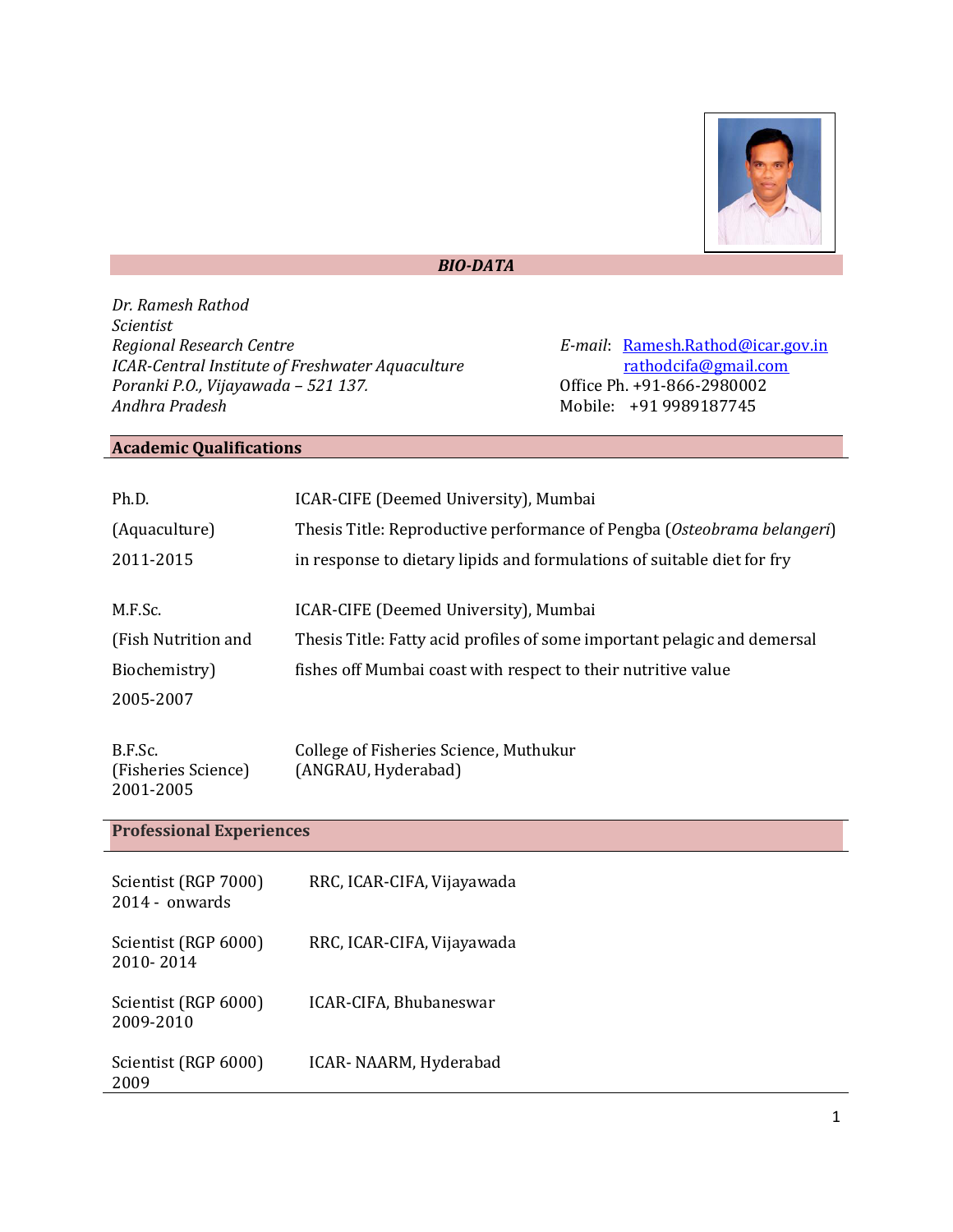# **Research projects**

# *Institute Funded*

| $I-102$<br>$(2019-2022)$   | Impact of exotic fish species farming on sustainability of carp culture in<br>Andhra Pradesh (PI)                                                                                                                                                                        |
|----------------------------|--------------------------------------------------------------------------------------------------------------------------------------------------------------------------------------------------------------------------------------------------------------------------|
| $I-88E$<br>$(2018-2021)$   | Development of improved health management Strategies in the changing<br>scenario of Freshwater Aquaculture in India: Development of suitable<br>prophylactic and control measures for health management in challenged<br>freshwater aquaculture systems in India (Co-PI) |
| $I-59W$<br>$(2017 - 2020)$ | G/E interaction evaluation for growth rate of Jayanti rohu in different parts<br>of India (Co-PI)                                                                                                                                                                        |
| $I-91G$<br>$(2016 - 2019)$ | Comparative studies on primary productivity and plankton communities<br>with reference to fish production and productivity in different fish farming<br>systems in Krishna- Godavari delta, Andhra Pradesh (Co-PI)                                                       |
| $I-91F$<br>$(2016 - 2019)$ | Evaluation of the performance of white leg shrimp, Litopenaeus vannamei<br>(Boone, 1931) in freshwater culture systems and refinement of culture<br>practices (Co-PI)                                                                                                    |
| $I-90$<br>$(2014 - 2017)$  | Development of low cost feeds for Macrobrachium rosenbergii culture (Co-<br>PI)                                                                                                                                                                                          |
| $I-88A$<br>$(2014 - 2017)$ | freshwater<br>Integrated<br>disease<br>management<br>of<br>aquaculture:<br>Characterization of gill associated fish pathogens and their diagnosis and<br>control measures (Co-PI)                                                                                        |
| $I-76$<br>$(2010-2011)$    | Studies on IMC and diversified fish species culture systems in Andhra<br>Pradesh (Co-PI)                                                                                                                                                                                 |
| $I-67$<br>$(2009 - 2011)$  | Impact of aquaculture on environment (Co-PI)                                                                                                                                                                                                                             |
| <b>External Funded</b>     |                                                                                                                                                                                                                                                                          |
| E-107<br>$(2016 - 2019)$   | Upliftment of Tribal community through scientific adoption of aquaculture<br>technologies for the improvement of their livelihood and socioeconomic<br>status in selected districts of Andhra Pradesh and Telangana states (PI)                                          |
| E-88<br>2018-2021          | ICAR Network programme on Antimicrobial Resistance (AMR) in<br>Aquaculture & Fisheries (Co-PI)                                                                                                                                                                           |
| E-94<br>$(2015 - 2020)$    | Adaptation and mitigation strategies in fisheries and aquaculture to<br>climate change with special reference to freshwater aquaculture (funded<br>by ICAR-NICRA (Co-PI)                                                                                                 |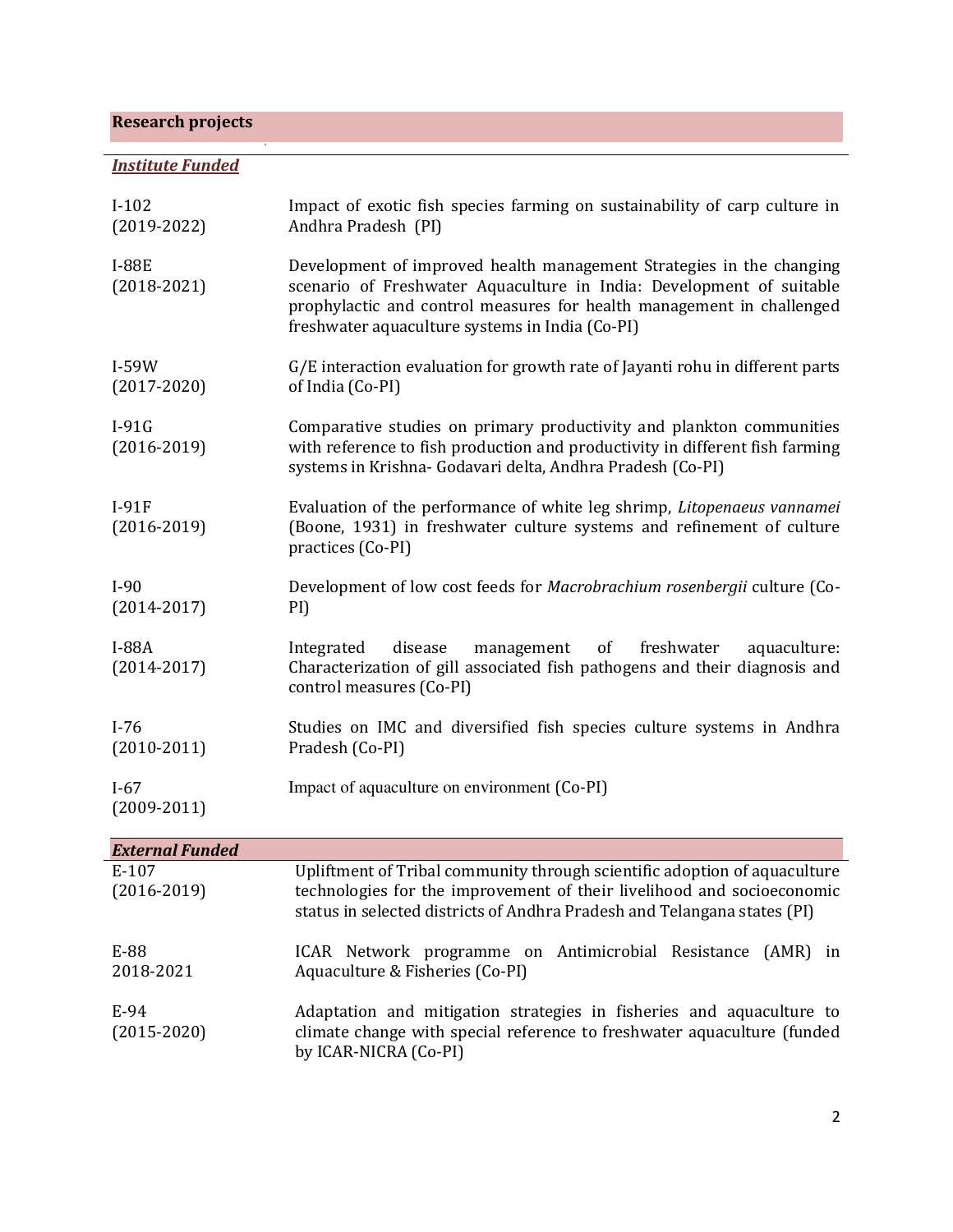| $E-68$              | Establishment of hatchery and seed production facilities of Striped catfish, |
|---------------------|------------------------------------------------------------------------------|
| $(2011-2016)$       | Pangasianodon hypophthalmus (Co-PI)                                          |
|                     |                                                                              |
| E-69                | Development of Better Management Practices (BMP's) for Pangasianodon         |
| $(2010 - 2011)$     | hypophthalmus (striped catfish) farming in India (Co-PI)                     |
|                     |                                                                              |
| E-67                | Development of captive broodstock bank of giant freshwater prawn,            |
| $(2010-2011)$       | M.rosenbergii (scampi) at Instructional freshwater fish farm, CoFc, Nellore, |
|                     | Andhra Pradesh                                                               |
| <b>PUBLICATIONS</b> |                                                                              |

- Bandla Seshagiri, Nagireddy, M.V., Ramachandraraju, V., Nagi Reddy, S., Rangacharyulu, P.V., **Ramesh Rathod**, Ratnaprakash, V. 2020. Impact of Nationwide lockdown on Freshwater aquaculture in Andhra Pradesh. International Journal of Fisheries and Aquatic Studies, 8 (4):377-384.
- Adhikari ,S., Mahanty D., Ikamil S., Sarkar S., **Rathod, R**. and Pillai, B.R., 2019. Carbon Storage in Sediments of freshwater fish ponds of Odisha, Andhra Pradesh and West Bengal in India. *Austin J. Environ.Toxicol.*, 5(1):1026.
- Adhikari S., Chaudhury Ajit Keshav, Gangadhar Barlaya, **Ramesh Rathod**, Mandal R.N., Sarosh Ikmail, Saha G.S., De H.K., Sivaraman I, Mahapatra A.S., Sarkar S., Routray P., Bindu R. Pillai and Sundaray J.K. 2018. Adaptation and Mitigation Strategies of Climate Change Impact in Freshwater Aquaculture in some states of India. *Journal of FisheriesSciences.com,* 12(1): 016-021.
- Mishra, S.S., Das, R., Choudhary, P., Debbarma, J., Sahoo, S.N., Giri, B.S., **Rathod, R**., Kumar, A., Mishra C.K. and Swain, P. 2017. Present status of Fisheries and Impact of Emerging Diseases of Fish and Shellfish in Indian Aquaculture, *Journal of Aquatic Research and Marine Sciences,* 2017 (1):5-26.
- Mishra S.S., Rakesh D., Dhiman M., Choudhary P., Debbarma J., Sahoo S.N., Barua A., Giri B.S., **Ramesh R**., Ananda K., Mishra C.K. and Swain P., 2017. Present Status of Fish Disease Management in Freshwater Aquaculture in India: State-of-the-Art-Review. *J Aquatic Fisheries*, 1: 003.
- Mishra S.S., Das R., Das B.K., Choudhary P.**, Rathod R.**, Giri B.S., Debbarma J., Sahoo S.N., Barua A., Sahu A., Patil P.K., 2017. Status of Aqua-medicines, Drugs and Chemicals Use in India: A Survey Report. *J Aquatic Fisheries*, 1: 004.
- **Ramesh, R.,** Kiran Dube, Reddy, A. K., Rangacharyulu, P. V., Venkateshwarlu, G. and Jayasankar, P., 2017. Effect of varying protein levels on growth and digestive enzyme activities of pengba (*Osteobrama belangeri*). *Indian Journal of Fisheries*, 64 (Special Issue): 206-213.
- **Ramesh, R.**, S.K. Chakraborty and G. Venkateshwarlu, 2016. Seasonal variation in fatty acid profiles of threadfin breams, *Nemipterus mesoprion* (Bleeker, 1853) and *Nemipterus japonicas* (Bloch, 1791) with respect to their size. *Indian Journal of Geo-Marine Sciences*, Vol.45 (5), pp. 696-702.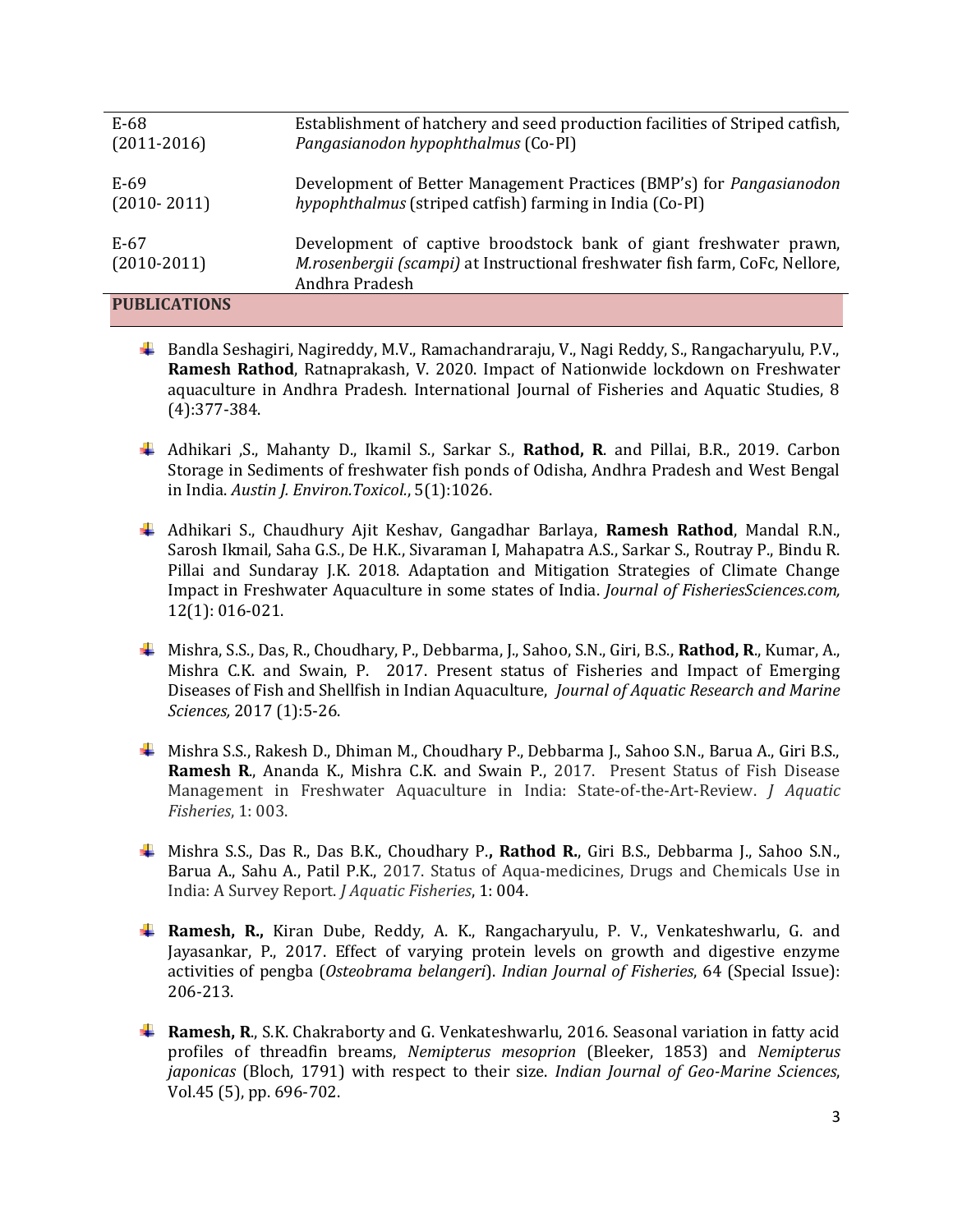- **Ramesh, R.**, Chakraborty, S. K. and Venkateshwarlu, G. 2015. Seasonal Changes in Total Lipid Content and Fatty acid Profiles of Ribbon Fish, *Lepturacanthus savala* (Cuvier, 1829). *Fishery Technology*, 52:95-100.
- **R. Ramesh,** Kiran dube, A. K. Reddy, P. V. Rangacharyulu and G. Venkateshwarlu. 2014. Effect of enriched *moina* and microparticulate diet on fatty acid composition of pengba (*Osteobrama belangeri*) larvae. *Journal of Environment and Bio-Sciences*, 28(2):293-298.
- **Rathod Ramesh**, Kiran Dube, Appidi Krishna Reddy, Chandra Prakash, Virendra Kumar Tiwari, Panchangam Venkata Rangacharyulu and Gudipati Venkateshwarlu. 2014. Growth and survival of pengba, *Osteobrama belangeri* (Val.) larvae in response to co-feeding with live feed and micro particulate diet. *Ecology Environment and Conservation*, 20(4):1715- 1721.
- **R. Ramesh,** A. K. Pal, S. K. Chakraborty and G. Venkateshwarlu, 2013. Variation in total lipid content and fatty acid composition in the muscle of Bombayduck *Harpodon nehereus*  (Hamilton, 1922) with respect to size and season. *Indian Journal of Fisheries*, 60(1): 111- 116.
- G.Venkateshwarlu, A.P. Muralidhar, **R**. **Ramesh** and A.K. Pal. 2009. Plants traditionally used in fish harvest & angling: Potential feed attractants in the Aquaculture, *Indian Journal of Traditional Knowledge*, Vol. 8(4): 539-542.

 **Books/ Book Chapter/ Training Manuals:** 

- **Ramesh Rathod**, Rangacharyulu, P.V. and Seshagiri, B. 2020. Scientific Fish Farming and management practices in freshwater aquaculture (Telugu). Published by ICAR-CIFA, pp.1- 54.
- **Ramesh Rathod**, Rangacharyulu, P.V. and Seshagiri, B. 2019. Species diversification in freshwater aquaculture and management practices (Telugu). Published by RRC, ICAR-CIFA, Vijayawada under DBT project, pp.1-62.
- **Ramesh Rathod**, Rangacharyulu, P.V. and Giri, B.S., 2018. Livelihood opportunities for tribal community through scientific adoption of aquaculture practices in selected districts of Andhra Pradesh and Telangana. *In:* Mohapatra, B.C., De, H.K., Panda, D., Sahoo, P.K. and Pillai, B.R. (eds.). Aquaculture as a tool for empowering SC/ST farmers of India: Three decades of ICAR-CIFA's Contribution. ICAR-CIFA, Bhubaneswar,pp. 104-108.
- Mishra, S.S., Rakesh Das, **Ramesh Rathod**, Giri B.S. and Swain P., 2018. Antimicrobials and Chemicals used in Fish Disease Management and possible impact. In: Reaching the unreached: Newer approaches in animal sciences for socio economic upliftment. (eds.) Nagaraja Rao, Ashok Kumar Saxena, Vijay Laxmi Saxena and Kulkarni G.K., Today & Tomorrow's printers and publishers, New Delhi, India. pp. 1-20.
- Mishra, S.S., Swain, P., Giri, B.S., **Ramesh, R**., Das R., Das, B.K., Choudhary, P., Sundaray J.K., 2017. Important fish diseases and management practices in freshwater aquaculture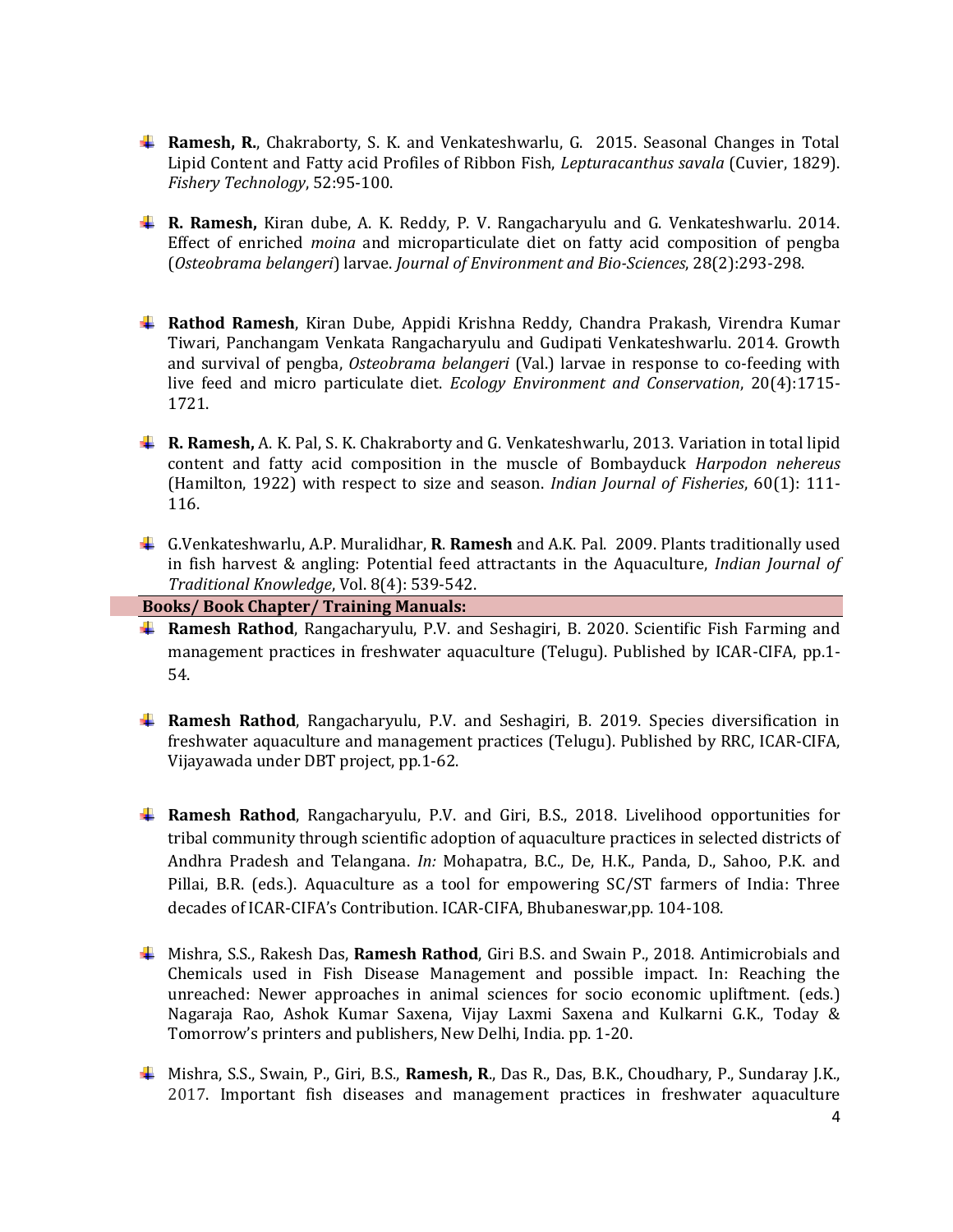(Telugu). Published by c, Bhubaneswar, pp.1-16.

- **Ramesh Rathod**, P.V. Rangacharyulu and B. Seshagiri, 2016. Ornamental fish breeding, culture and management practices (Telugu). Published by RRC, ICAR-CIFA, Vijayawada under DBT project, pp.1-32.
- **Ramesh Rathod**, P.V. Rangacharyulu and B. Seshagiri, 2016. Aquaculture in Freshwater and Management Practices in Scientific methods (Telugu). Published by RRC, ICAR-CIFA, Vijayawada under DBT project, pp.1-28.
- **Ramesh Rathod**, P.V. Rangacharyulu and B. Seshagiri, 2016. Aquaculture in Freshwater and Management Practices in Scientific methods (Telugu). Published by RRC, ICAR-CIFA, Vijayawada under DBT project, pp.1-28.
- **Ramesh Rathod** and Rangacharyulu, P. V., 2015. Feeds and Feeding Management Practices in Pangasius culture in India. In: ICAR-CIFA International Training Manual No.7 on Fish Breeding Technology, 29 May to September 2015, pp.182-184.

 **Technical /Popular articles/Leaflets:** 

- **Ramesh Rathod**, Rangacharyulu, P.V. and Giri, B.S. 2019. Composite fish farming and management practices in freshwater aquaculture (Telugu) under SCSP published by ICAR-CIFA, pp.1-2.
- **Ramesh Rathod**, Jitendra Kumar Sundaray and I. Sivaraman, 2017. Role of freshwater aquaculture in food security of India. *MPEDA News letter* (Special issue), December 2017, 5(9): 26-41.
- **Ramesh Rathod**, P.V. Rangacharyulu and B. Seshagiri, 2016. Carp nursery pond management and seed rearing practices (Telugu). Published by RRC, ICAR-CIFA, Vijayawada under DBT project, pp.1-2.
- **Ramesh Rathod**, P.V. Rangacharyulu and B. Seshagiri, 2016. Portable FRP Carp hatchery (Telugu). Published by RRC, ICAR-CIFA, Vijayawada under DBT project, pp.1-2.
- **Ramesh Rathod**, P.V. Rangacharyulu and B. Seshagiri, 2016. Portable FRP Carp hatchery (Telugu). Published by RRC, ICAR-CIFA, Vijayawada under DBT project, pp.1-2.
- **Ramesh Rathod**, P.V. Rangacharyulu and B. Seshagiri, 2016. Carp nursery pond management and seed rearing practices (Telugu). Published by RRC, ICAR-CIFA, Vijayawada under DBT project, pp.1-2.
- Swain, P., Misra, S.S., Rangacharyulu, P.V., Giri, B.S. and **Ramesh Rathod**, 2015. Applications of Nanotechnology in Aquaculture (Telugu Version) pp 1-2.
- Rangacharyulu, P.V., and **Ramesh Rathod**, 2015. Feeds and Feeding in Aquaculture, *Aquaculture times*, Volume 1, issue 1, July-August 2015, pp. 39-40.